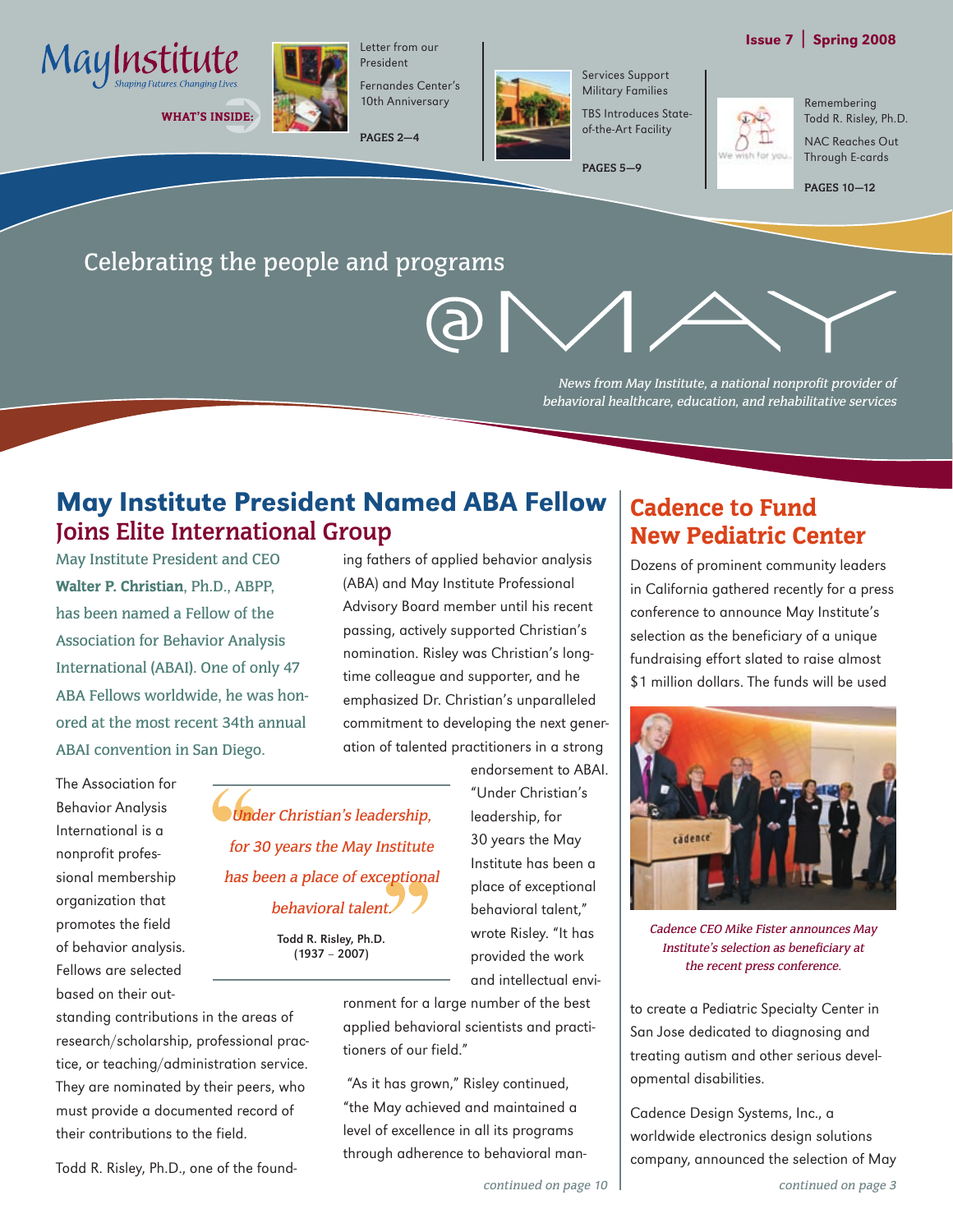## LETTER FROM OUR PRESIDENT



e welcomed the new year at May Institute with renewed energy<br>and a commitment to expand our network of programs in<br>order to serve more children and families. In that spirit, these<br>first fou months of the vear have been hun and a commitment to expand our network of programs in order to serve more children and families. In that spirit, these first few months of the year have been busy ones, and I am delighted to share some of the results of that energy and commitment in this latest issue of *@May*.

Our newest ventures include plans to create a state-of-the-art pediatric specialty center in San Jose, Calif., where there is great need for services for children with autism and related disabilities. [See lead story.]

On opposite coasts, two of our schools are in the midst of substantial expansions in order to better meet the needs of our students. The May Center for Child Development (Randolph, Mass.) and The Bay School (Santa Cruz, Calif.) are expanding their vocational programs for adolescents and

young adults with autism. The Bay School has just doubled the size of its campus, and the Randolph Center is making plans for a new vocational and "high school" building that will open later this year.

The Southeast Regional Autism Center (Columbus, Ga.,) is growing rapidly, and our staff are working diligently to keep up with the demand for services. Recent media coverage in *Exceptional Parent* magazine and in various Georgia outlets has helped get the word out among military families. The Center is now offering screening clinics to help with early detection of autism symptoms in young children, as well as autism training for "first responders" on the Fort Benning military installation.

In Fall River, Mass., the Fernandes Center for Children and Families recently celebrated its 10th anniversary as a provider of integrated outpatient care to children who have special healthcare needs. And the National Autism Center has announced plans to expand its screening clinics to Boston and West Springfield, Mass.

On a more personal note, we at May Institute were saddened to lose a dear friend and a leader in the field of applied behavior analysis—Dr. Todd Risley. Through his affiliation with May Institute over the past three decades, and his friendships with those of us fortunate to know him, Todd significantly impacted our work and the lives of the individuals we serve. We will miss him greatly.

I invite you to read on to learn more about our current efforts and successes. As always, thank you for your support, and for being a part of our extended family.

Warm regards,

Walter P. Christian, Ph.D., ABPP President and CEO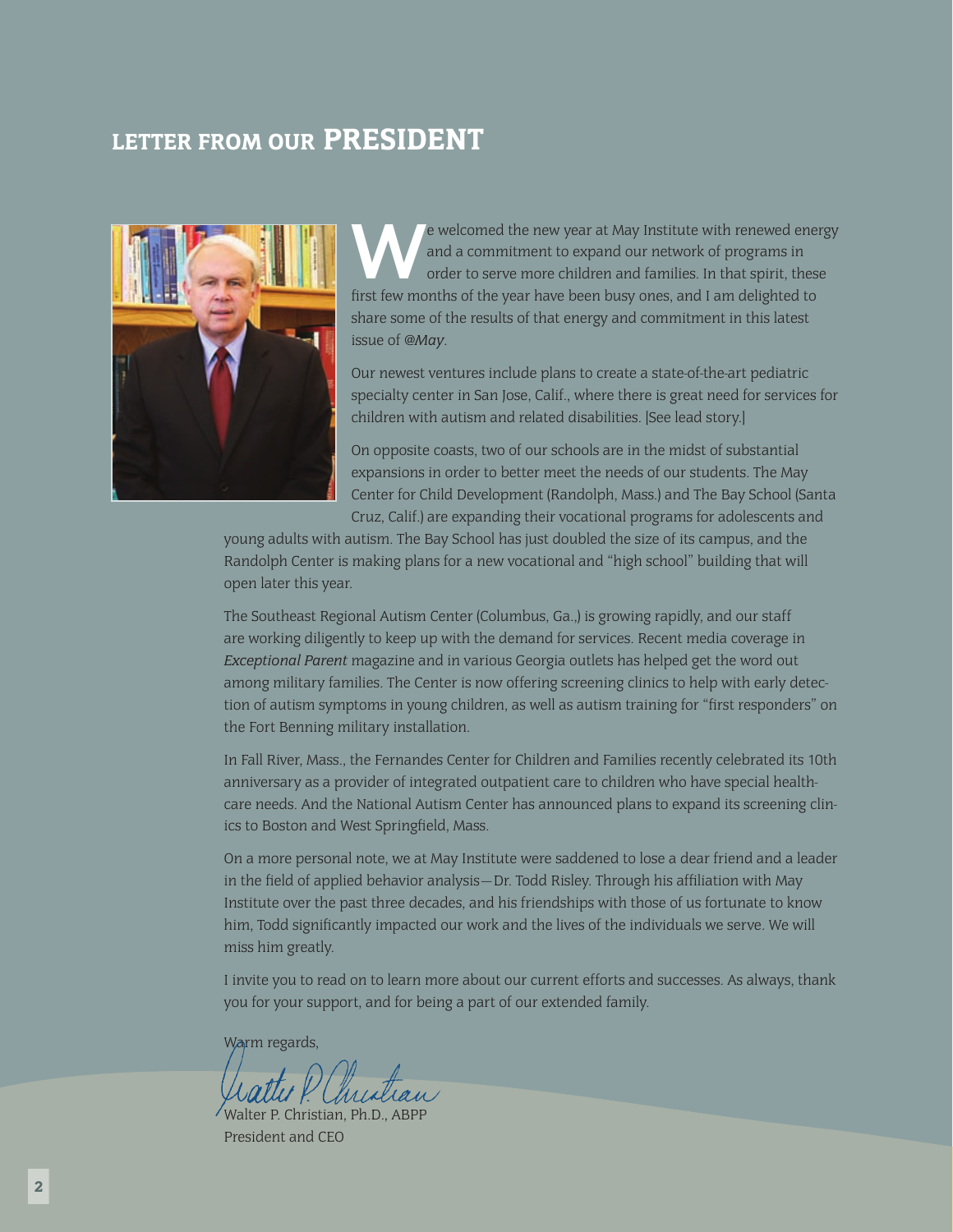Institute as the beneficiary of its 2008 Stars & Strikes® bowling fundraiser. Since 1990, Cadence employees and corporate and community partners have raised more than \$10 million to support Silicon Valley nonprofit organizations that are meeting critical community needs.

The Pediatric Specialty Center will be developed through a unique partnership between May Institute, the Silicon Valley Children's Hospital Foundation (SVCHF), and Good Samaritan Hospital in San Jose. Discussions about the need for local specialized services led to a joint vision for

a pediatric center.

Our selection by Cadence as this year's beneficiary brings us one giant step closer to realizing that vision. With a generous donation of clinical space by Good Samaritan



Heidi Howard, M.P.A., May Institute's Chief of Business Development, talks with attendees at the press conference. Howard spearheaded the proposal process for the Institute.

Hospital, and a commitment from the SVCHF to secure operational start-up funds, plans are underway to open this Center.

The Center will serve children with autism and other developmental disabilities, learning and behavior disorders, and special healthcare needs. It will provide expert outpatient evaluation, diagnosis, and treatment, and will bring much-needed care to the region's diverse and underserved citizens.

May Institute initiated its commitment to serving children in California when

The Bay School in Santa Cruz joined our network of programs in 2006. The new Pediatric Center allows us to further expand our West Coast services.

With a decade of experience in providing outpatient care to children with special healthcare needs through the Fernandes Center for Children and Families in Massachusetts (see story on page 4), we are well versed in offering integrated specialty services in one location.

"We are committed to bringing critical autism-related resources directly to communities that need them," said May Institute President and CEO Walter P.

> Christian, Ph.D., ABPP. "We are already invested in serving families in California, and are delighted to develop this much-needed center. The generosity of Cadence

Design Systems

will accelerate this effort to meet the pressing needs of families impacted by autism in the Silicon Valley community."

"The need for a pediatric specialty center like this in Santa Clara County is great, and the positive impact it can have on the lives of children with these types of developmental disabilities is even greater," said Cadence CEO Mike Fister. "We at Cadence welcome the opportunity to join with other area companies to raise the money needed to make this center a reality for the many children and families who will use its services." $\bullet$ 



- May Institute's Chief Psychologist Lauren Solotar, Ph.D., addressed "Teen Peer Pressure: Raising a Peer Pressure-Proof Child" on WebMD. ¨
- **Exceptional Parent magazine fea**tured an in-depth article about May Institute in the Military Section of its December 2007 issue. Entitled, "May Institute: Responding to the Critical Need for Autism Services," the article highlighted the Southeast Regional Autism Center.
- At the recent press conference held at Cadence Design Systems headquarters, May Institute's Chief of Business Development Heidi Howard, M.P.A., discussed the establishment of the new Pediatric Specialty Center. The event was featured on ABC 7-TV News, KTVU 2 News (FOX), and KCBS News Radio.
- May Institute was highlighted in the fall 2007 Cape Cod Life Philanthropic Edition, which celebrated leaders in the philanthropic community on and off Cape Cod. The article included an interview with Dennis C. Russo, Ph.D., ABPP, May Institute's Chief Clinical Officer. ¨
- WLTZ 38 NBC News in Columbus, Ga., led a recent newscast by quoting Susan Wilczynski, Ph.D., BCBA, Executive Director of the National Autism Center, about the recent study revealing a link between a rare gene and autism. The newscast featured a local military family whose son receives May Institute services, and included Behavior Therapist Jade Lewis, B.S., BCABA. The family and Lewis were also featured in The Bayonet, Fort Benning's newspaper.
- May Institute services were highlighted in the Columbus, Ga., Ledger-Enquirer newspaper article "Tough Mission—Supporting a child with autism even more of a challenge for military families." Katherine Bray, B.A., Behavior Therapist and Office Manager at the Southeast Regional Autism Center, is quoted. ¨

 $\overline{3}$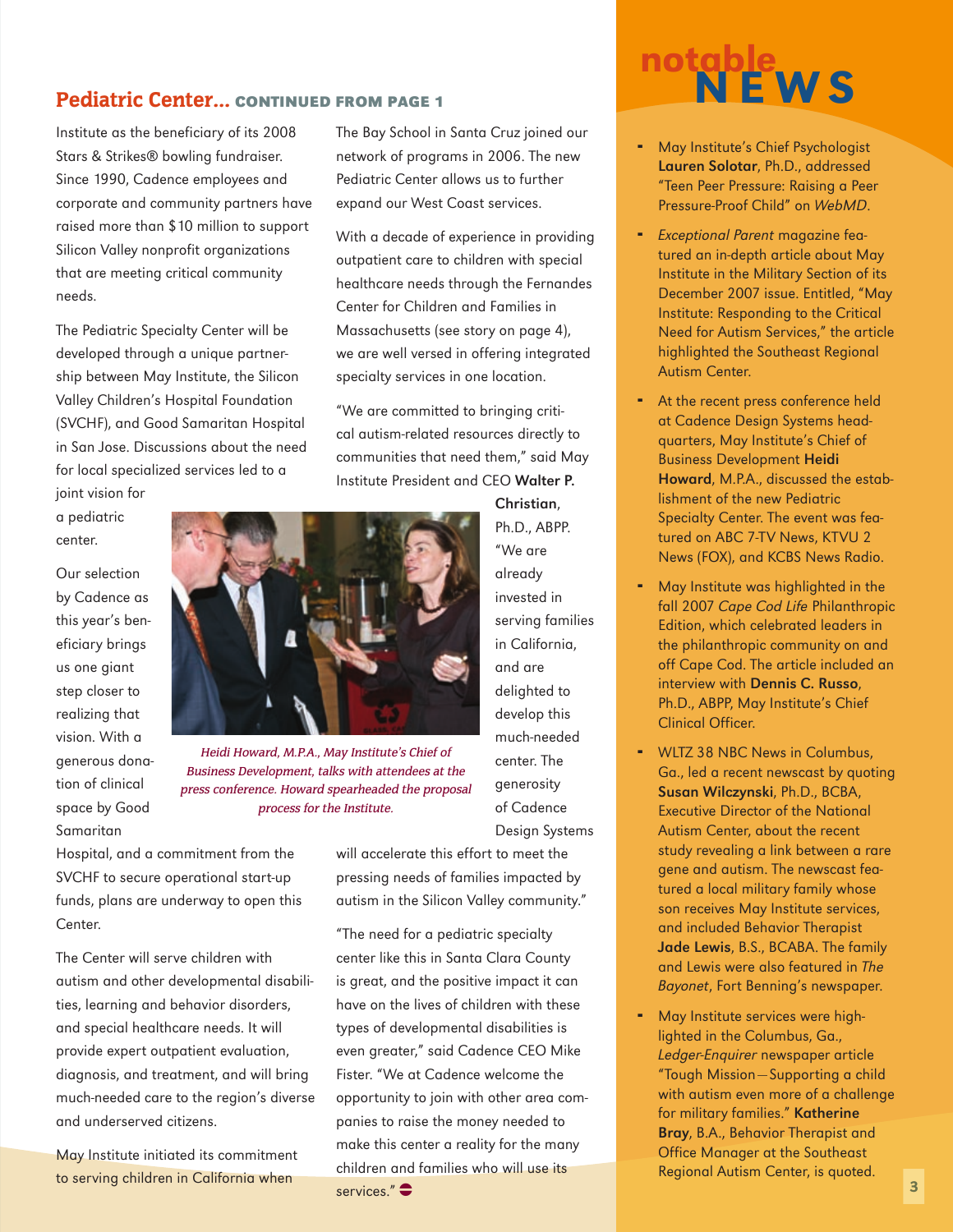# COMMUNITIES NORTHEAST<sup>OMAY</sup>

#### New Autism Book published

According to Effective Practices for Children with Autism, "Children who have autism require comprehensive educational and treatment services. There are a myriad of approaches currently recommended to practitioners and



parents, but little is known about their efficacy. Which are the most effective in teaching skills, overcoming behavior challenges, and improving quality of life?"

These are the topics addressed in the new 528 page book recently edited by May Institute's James K. Luiselli, Ed.D., ABPP, Senior Vice President of Applied Research, Clinical Training and Peer Review; Dennis C. Russo, Ph.D., ABPP, Chief Clinical Officer; Walter P. Christian, Ph.D., ABPP, President and CEO; and Susan M. Wilczynski, Ph.D., BCBA, Executive Director, the National Autism Center.

By bringing together "multiple and contemporary perspectives on intervention effectiveness for autism education and behavior support… the book is an essential framework for evaluating educational and treatment procedures, selecting those that are most effective, and evaluating out $comes.$ " $\bullet$ 

#### Promoting Social Skills in Youth

Over 400 corporate executives, municipal staff, and legislators gathered in Boston on January 29, 2008, for the United Way's "Inspire 4 Life: Summit on Youth." As part of the day-long conference, May Institute's Jannette Rey, Ph.D., Positive Behavior Intervention Support (PBIS) Trainer and SWIS Facilitator, led a workshop entitled, "Creating Program Environments that Promote Prosocial Skill Development."

Among the issues she discussed were survey findings that indicate that some youth see fighting as the only acceptable way to resolve disagreements. Thirty-three percent said when they were really angry there was no way they could control themselves; 41% said they would fight if challenged; and 21% believe that avoiding fights is a sign of weakness.

Dr. Rey shared strategies for reducing challenging behavior, styles of conflict resolution, and devising program-wide Positive Behavior Support (PBS) plans.  $\bullet$ 

### Fernandes Center for Children & Families One-of-a-Kind Center Celebrates 10th Anniversary

There has been much to celebrate at the Fernandes Center for Children and Families (FCCF) in Fall River, Mass., as it marks a decade of providing outpatient care to children who have special healthcare needs with a unique, first-in-the-nation program that integrates specialty services in one location.

Founded in 1997 as a joint partnership between Saint Anne's Hospital and May Institute, the Center for Children and Families—renamed the Fernandes Center in honor of Sister Joanna Fernandes, OP, in 2004—has been celebrating its 10th anniversary for the past 12 months.

FCCF provides research-based interventions to the community including outpatient diagnostic evaluations, psychological assessments, and treatment groups for children with diverse developmental, behavioral, or special health needs.



"Its flexible model allows for individualized care that addresses patient needs in collaboration with pediatric

primary care providers," says FCCF Director Deidre Donaldson, Ph.D. (above), who also serves as Director of Pediatric Psychology Services for May Institute. "Our unique program has four service divisions and is now serving as a model for other healthcare organizations throughout the country that are interested



Children play in the reception area at the Fernandes Center for Children and Families.

in building similar programs."

FCCF's Special Medical division offers clinics for a variety of needs including autism spectrum disorders, cardiology, genetics, gastrointestinal, growth and nutrition, and neurology. Its Rehabilitation division offers speech/language, physical, and occupational therapy, and the Behavioral Health division focuses on behavioral psychology, social work, and child psychiatry consultation. Group treatments are available to address issues such as bullying, parent training, and social skills.

#### The Center's Community

Consultation Services provide direct behavior consultation and trainings to educational settings as well as psychological, educational, and functional behavior assessments.  $\bullet$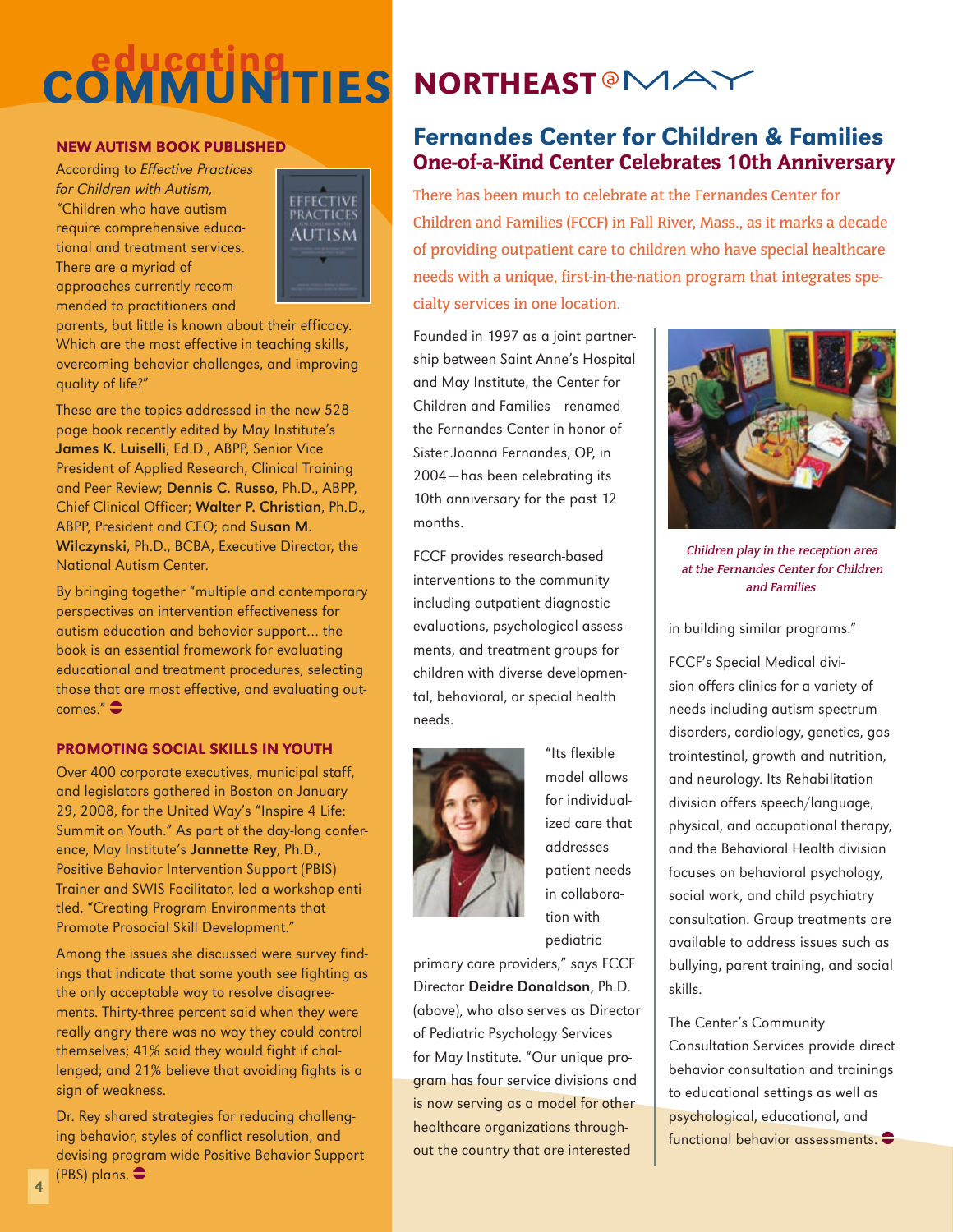## After-school Social Skills Groups for Adolescents with Asperger's Syndrome



The Center's social skills groups meet for about an hour a week for 10 to 12 weeks. The sessions are co-led by an experienced clinical professional and a peer facilitator—an older adolescent with Asperger's. Students enjoy meeting in a comfortable and relaxed setting where they can have fun

Adolescents who live in western Massachusetts and have Asperger's Syndrome are improving their communication skills and forming new friendships thanks to an innovative after-school skill-building program held at the May Center for Child Development in West Springfield.

while working on the skills they will need to develop meaningful, personal relationships.

Asperger's Syndrome is a neurobiological disorder that some consider a mild form of autism. Both autism and Asperger's are categorized as autism spectrum disorders. Children with Asperger's,

like those with autism, have difficulty with social interactions, have sensory impairments, and may develop unusual repetitive behaviors. According to the Autism Society of America, what distinguishes Asperger's from autism is the severity of symptoms and differences in linguistic abilities.  $\bullet$ 

## Teens Hit the Slopes

Four teens from our Children's Services program in Fall River, Mass., skied the slopes at Wachusett Mountain as part of a unique therapeutic outdoor recreation initiative this past winter.

Developed by Joseph Weiss, Service Coordinator of the Children's Services program, this initiative places teens in a small group setting where they can learn how to ski and develop positive social skills, while reducing

stress and negative feelings. The ultimate goal of the group is for the members to be able to ski well enough to join a

school, community, or other skiing club, expanding their participation in the local community.

This initiative is made possible through

The ski group is so much fun. We all have a good time. Thank you for having this group for me. Jared, ski team member

**Massachusetts** Department of Mental Health. May Institute's Children Services program

funding from the

provides one-on-one support to at-risk adolescents and young adults ages 16-18 through consultation with families,

one-on-one skills training, and communitybased opportunities for socialization.  $\bullet$ 

### **Behavioral Health Services Earn CARF Accreditation**

May Institute's behavioral health programs and services for adults in Massachusetts have received a three-



year accreditation from the Commission on Accreditation of Rehabilitation Facilities (CARF).

Accreditation is a result of a rigorous peer review process and a demonstration of services of the highest quality, measurability, and accountability.

The Institute received special commendation from CARF for providing behavioral healthcare services on a highly professional level. "The organization resembles a teaching hospital," reviewers noted. "An elaborate system of interns, practicum students, and postdoctoral candidates completes the permanent staff of psychologists, neuropsychologists, nurses, and psychiatrists. Many staff members are hired from the cadre of students. The end result is that persons served have excellent access to professional help."

"There is a great deal of mutual respect between persons served and individuals providing services, as evidenced by the way they interact with one another," the report also noted. "Persons served consistently praise the individuals who provide services."

"Our experienced, professional staff and outstanding clinicians have helped May Institute set a standard for excellence in the behavioral health field that few, if any, organizations can match," said Walter P. Christian, Ph.D., ABPP, May Institute's President and CEO.  $\bullet$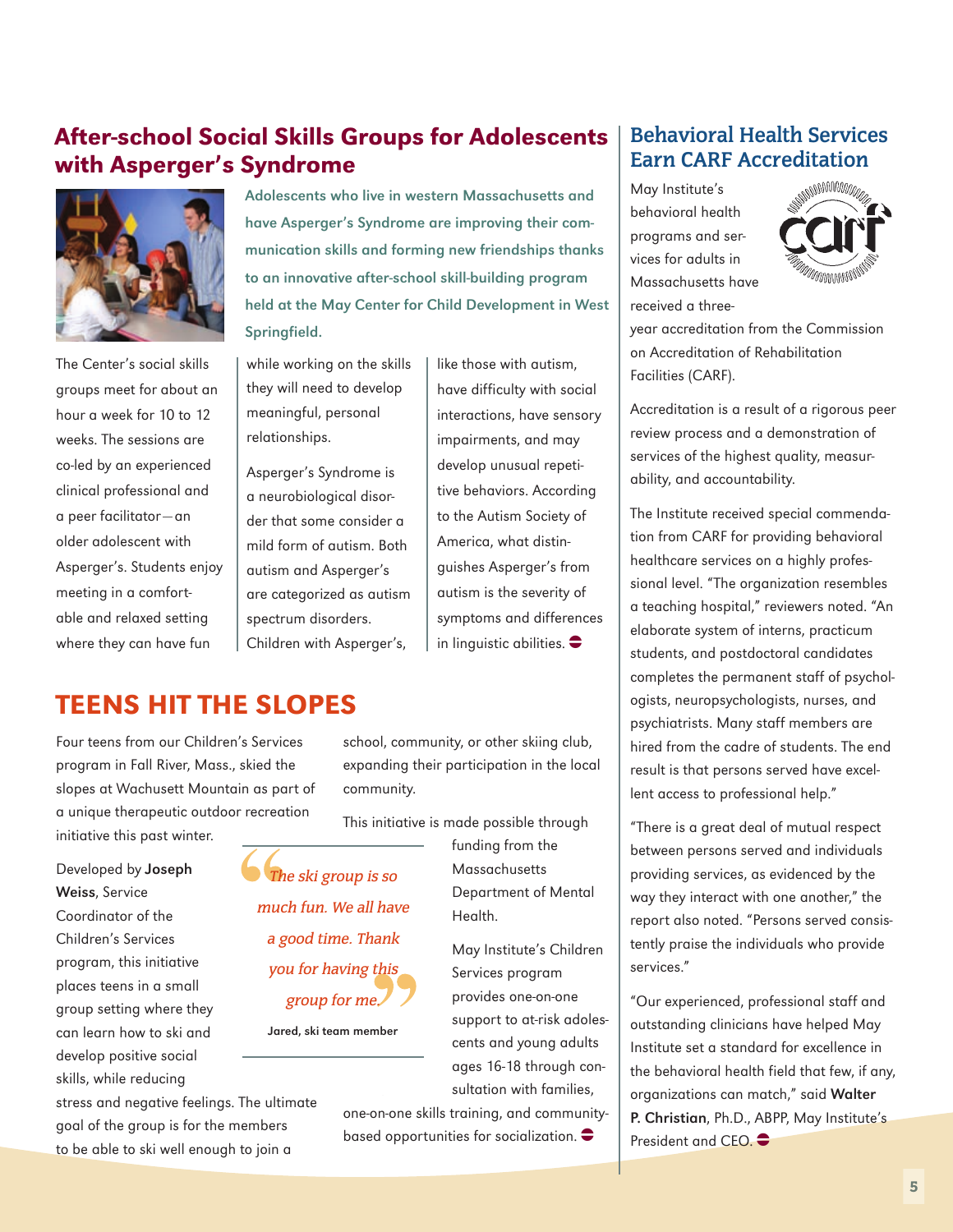## nam<u>es</u> & faces

#### Trustees' Fund Award Winners

Six May Institute employees were recently honored with Trustees' Fund Awards. Established in 1994 and funded by board members, these awards recognize individuals who exemplify the Institute's ideals of service and professionalism. Each award recipient received a plaque and a gift of \$500.



Kathleen Barry, receptionist at the May Center for Child Development in Randolph, Mass.



Heather Castle, a behavior specialist in the Institute's Atlanta office



Antole Ford, a member of the direct support staff for May Institute's Connecticut Community Services Center







Roger Mumper, program coordinator for an adult home in North Reading, Mass.



Margarette St. Martin, program coordinator for the Summer Street residence in Brockton, Mass.

"The recipients of the Trustees' Fund Award are among the organization's finest role models," said Walter P. Christian, Ph.D., ABPP, May's President and CEO. "I salute their hard work and commitment to our mission of providing the highest standard of service." $\bullet$ 

## **MID-ATLANTIC @MAY**

## **NJ Partnerships Expand into Home-Based Services**

In recognition of the positive impact our consultation and training services have had on students with autism spectrum disorders in the Ewing Public School district in New Jersey, May Institute has been asked to provide homebased services to pre-school students who will be entering that district's Parker Elementary School.

#### Marcie Handler,

Ph.D., licensed psychologist and Director of School-Wide Interventions at May Institute, says the expansion of services is a natural extension of the partnership.

"The school-wide initiatives in both Positive Behavior Support (PBS) and Response to

Intervention (RTI) play a crucial role in providing system-wide support for students with behavior problems at one level," she said. "However, nothing replaces science-based early intervention therapy during that window of 18 months to 3 years of age for delivering the greatest chance for successful outcomes."

For those children who are screened and diagnosed at an early age, the home-based therapy model is an excellent option for families. Designed for students with behavior and developmental challenges, this one-on-one therapy provides intensive behavior therapy and consultation to children and families.

Using universally recognized, developmentally appropriate teaching methods, our behavior specialists help children with autism and related disabilities



improve communication, social, and behavior skills, self-help skills, and learning skills such as imitation and attending. The goal of this intensive therapy is to teach children the skills and strategies they will need to transition into private and public schools.

Home-based therapists also provide

parent training to ensure that the skills children learn during their therapy sessions are maintained and refined at home.

"When family members reinforce the strategies taught by the therapist, they can definitely affect the success of the therapy," explains Dr. Handler. "In the short time that we've been providing home-based services, we've already experienced a strong level of commitment on the part of parents. It's easy to see how it accelerates the child's progress."

In order to better serve the growing demands of school districts and families for our services, we have relocated our Mid-Atlantic operations to Burlington, N.J. The new office gives staff increased capacity to conduct screenings, family training programs, and evaluations.  $\bullet$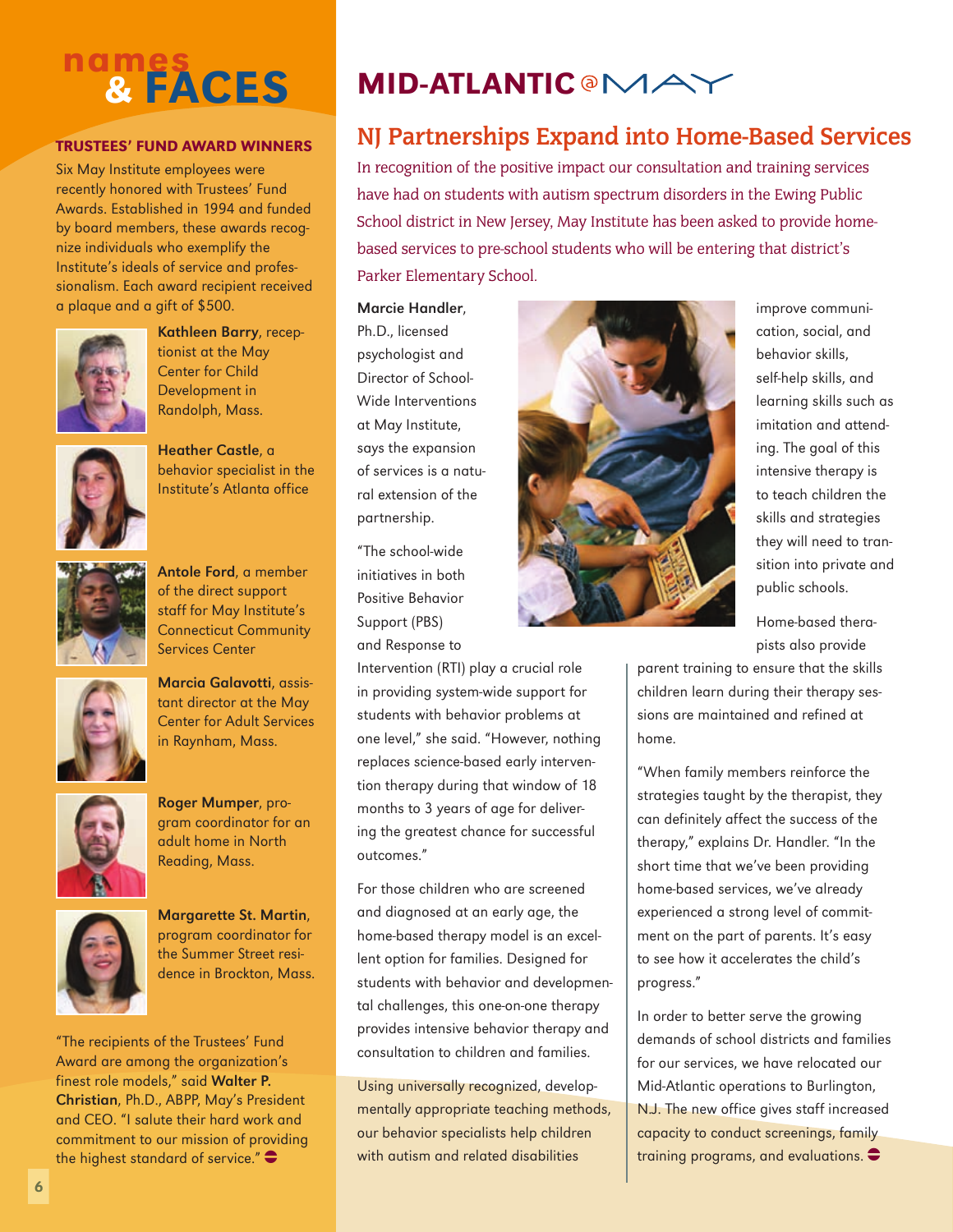## **SOUTHEAST@MAY**

## Georgia Center Addressing Safety Issues **New Services Support Military and Civilian Families**



#### **First Responder Training**

Because children with autism sometimes wander away from their homes or caregiving facilities, they are likely to come into contact with law enforcement officers and others who may join the effort to locate them, or care for them after they are found. It is therefore critical to educate those "first responders" about the characteristics and behaviors of individuals with autism.

Center staff Katherine Bray, B.A., Jade Lewis, B.S., BCABA, and Gwen Martin, Ph.D., BCBA, have designed interactive training sessions to help first responders learn ways to recognize individuals with autism; what to expect when approaching someone with autism; and ways they

To address the safety of children with autism who live on the Fort Benning military installation in Georgia, staff at May Institute's Southeast Regional Autism Center are providing training sessions for "first responders" (police, fire fighters, and hospital staff) and assisting in the creation of an autism notification registry.

> can work with parents to keep children/ adolescents with autism safe.

#### **Autism Notification Registry**

Our Columbus staff are also helping develop a centralized database/registry of children who live on Fort Benning and have been diagnosed with autism and other special needs. Once established, this registry will provide basic information about each child with autism that could be crucial to an officer assisting in a search for that child if s/he is missing.

"By working together, we can continue to take vital steps to keep our children, and those who work to assist them, safe," says Martin, Clinical Director of the  $Center$ 

#### Screenings Help Detect Autism

In an effort to promote earlier diagnosis of children with autism, screening clinics are being held at the Southeast Regional Autism Center on Friday afternoons. These 30-minute, play-based assessments are conducted by a clinician with expertise in autism diagnosis and treatment services. Based on observations during the screenings, Center staff may refer families for a comprehensive diagnostic evaluation.

The Southeast Regional Autism Center provides a full range of comprehensive services to civilian and military families who have children with autism and other special needs. Additional services include home-based and school consultation; a parent education series; training for day-care, after-school, and respite providers; and social skills development groups.  $\bullet$ 

## nam<u>es</u> & faces

#### CONNECTICUT VP APPOINTED



Tom Stanton, M.A., was promoted to Vice President of Connecticut Adult and Community Services for May Institute.

In this expanded role, Stanton is responsible for managing 25 adult residences ranging from semi-independent apartments, to group homes, to shared living arrangements with families or housemates in Connecticut. These programs serve individuals with developmental disabilities and mental health concerns. Stanton joined May Institute in 1999, where he began his career as Center Director for Adult Services in the Springfield, Mass., office. He received his master's degree in management from Lesley University.  $\bullet$ 

#### Clinical Director Appointed for Southeast Center



Gwen Martin, Ph.D., BCBA, joined our staff this fall at the Southeast Regional Autism Center in Ga., as Clinical Director.

Dr. Martin's responsibilities include oversight of the Center's clinical services, program development, and supervision of behavioral clinicians. She also provides home-based services to families.

Prior to joining the Center's staff, Dr. Martin was the clinical and administrative supervisor of an autism program in Louisville, Ky., and an independent behavioral consultant. A Board Certified Behavior Analyst (BCBA), Dr. Martin received her bachelor's degree in psychology and master's degree in mental health counseling from Western Kentucky University. She earned education specialist and doctoral degrees in counseling psychology from the University of Kentucky, along with a graduate certificate in developmental disabilities. Dr. Martin is a member of the Association for Behavior Analysis International  $\bullet$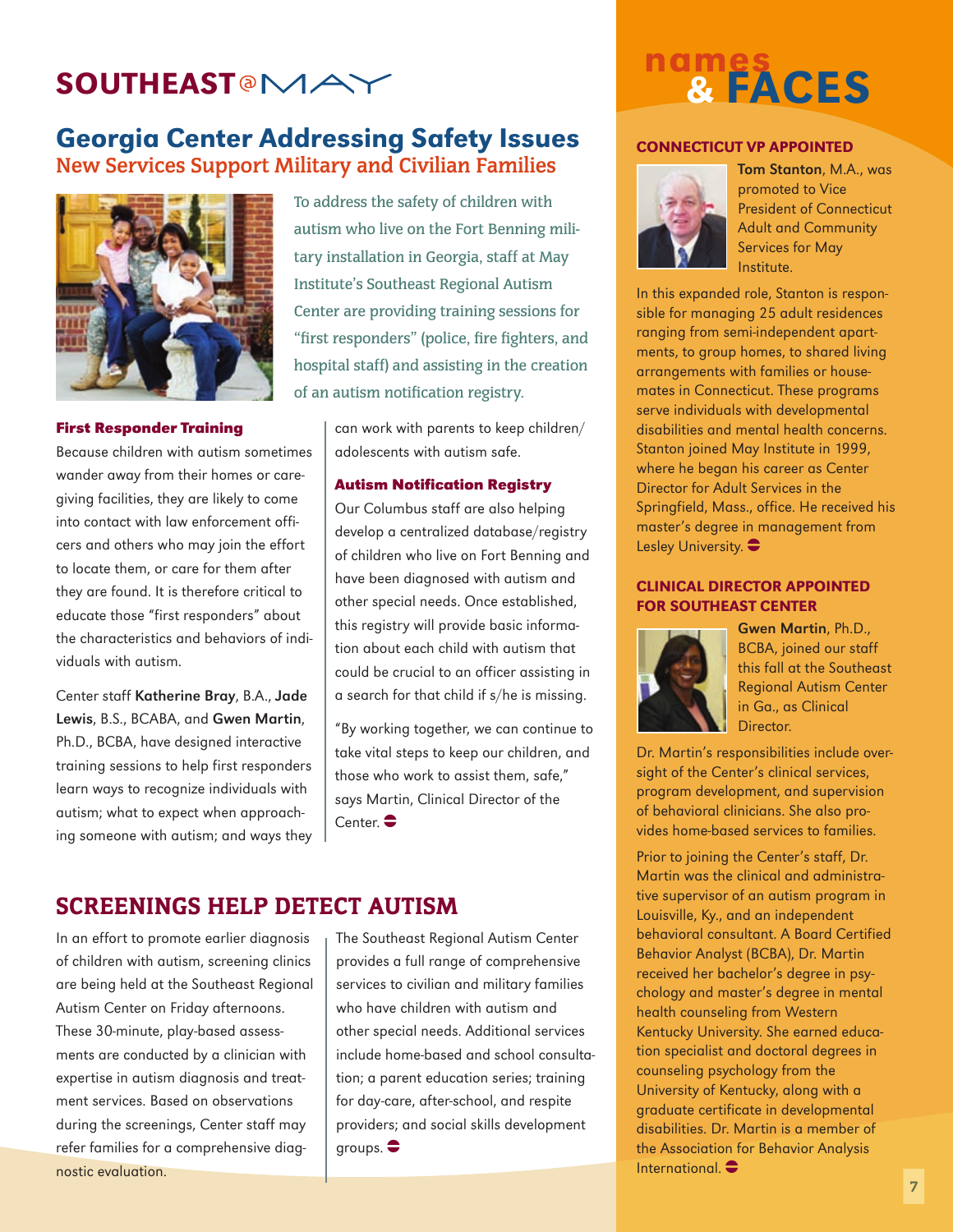## WEST COAST<sup>@</sup>MAY

## the bay school introduces New State-of-the-Art Facility

The Bay School, one of our specialized schools for children and adolescents with autism and other developmental disabilities, has expanded its campus to include a 6,600-squarefoot building to house the school's middle and high school transition programs and vocational/life skills training center. This new facility is located at 2400 Chanticleer Avenue, Suite A, directly across from The Bay School's current site at 5400 Soquel Avenue, Suite F.

According to a recent California Legislative Blue Ribbon Commission on Autism Report, 12 children are newly diagnosed with autism every day in the state, which is one child every two hours. As the population of students with autism continues to age, the demand for services grows. to his posi-

tion as First Vice President-Investments at Merrill Lynch, Berkwits is a six-year member of our Board of Trustees, and was recently voted in as May Institute's new Chairman of the Board. Berkwits has served on the Board as Assistant Treasurer and Vice Chair for three years. His leadership and vision have been tremendous assets to the organization during this past decade of growth.

"We are so privileged to have board members like Jory who participate in the



The new Bay School facility doubles the size of the school's campus and serves middle and high school students.

"This campus expansion allows us to respond to the rapidly increasing needs of older students. It will enable them to further develop the essential work and life skills necessary to achieve as much independence as possible," said Ethan Long, Ph.D.,

In addition

Executive Director of The Bay School and Vice President of May Institute's West Coast region. "Through collaborations with **INSIDE@MAY** 

### **Jory Berkwits Steps Up to Lead Board of Trustees**

BCBA, Readers of *@May* may recognize Jory Berkwits (at right) as the leader of the Merrill Lynch team participating in the Rodman Ride for Kids last fall, cycling 25 miles to support May Institute's programs and services.

> overall governance of the organization, bring dedication to its mission, and offer us highly specific professional expertise," said Walter P. Christian, Ph.D., ABPP,

May Institute President and CEO.

Mr. Berkwits shared his thoughts recently on his time with May Institute, and his goals during his tenure as Chairman: "My experience at the May Institute has been very fulfilling on many levels. My own background has been in investments and financial services, so my affiliation with the May has certainly broadened my knowledge and understanding of nonprofits in general and social service organizations in particular."

local businesses, we are providing part-time employment opportunities to our students and building relationships with community members that will bring mutual benefits to both the student and business owner."

For more information about The Bay School, please contact Ethan Long, Ph.D., BCBA, at 831-462-9620.  $\bullet$ 





"My years with the May have been witness to myriad changes. Looking forward, I want to make it a priority that the Board is truly engaged on a longterm strategic basis as the May grows in the years ahead. I hope that my service has brought some value to others. One thing I know for sure-it has put a new dimension in my life, and has been a wonderful experience for my soul."

Mr. Berkwits also recognized outgoing Chairman John Murphy. "As I assume this new role, I would also like to express our appreciation to John, who has served as Chairman for the past four years. He has done an excellent job leading the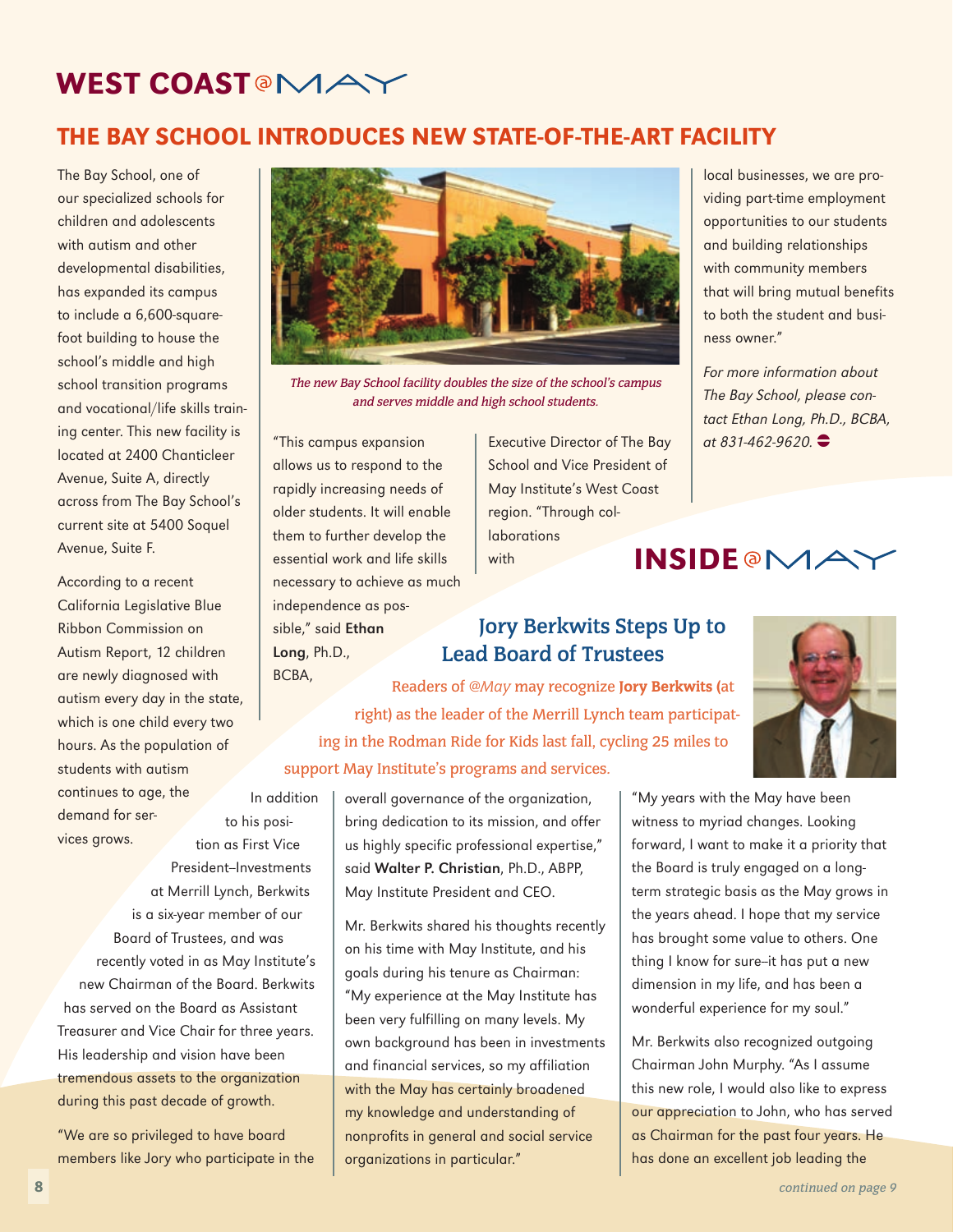#### **Berkwits Leads Board… Continued from page 8**

Board as the organization has evolved and grown."

We look forward with excitement and confidence as Jory Berkwits begins his term of Chairman of the Board. And we will be cheering him on during his second bicycle ride later this year in the 2008 Rodman Ride for Kids!  $\bullet$ 

## **Recognizing a Friend and Supporter**

Our congratulations to May Institute friend and corporate committee volunteer John "Biff" Jenney, J.D., on his retirement from the Norfolk County Probate and Family Court.

For over 30 years, Biff served as an advocate and guide for children and families. He has a wonderful reputation within the Judiciary and



John Jenney, J.D., (r) with Trial Court Chief Justice Robert A. Mulligan.

Bar, and has been a recipient of several awards from the Bar Association.

Biff acknowledged May Institute in his recent retirement letter to members of the Massachusetts Bar: "I don't want any other commemoration of retirement… but it would be nice to see May Institute's participation in the Ride for Kids be a success, because the many wonderful kids at this organization will benefit." $\bullet$ 

## Have Fun While Raising Funds

May Institute welcomes individuals, families, organizations, schools, and businesses to host events on our behalf. Having fun while raising funds for a great cause, transforms an event into a special event.

Benefit events come in all shapes, sizes, and themes. The proceeds from events, large or small, enhance our programs and services. For example, Chatham May Center parent Debby Richard and her friends recently orchestrated their annual dining, dance, and auction event, "Me and My Friend Helping Autism." Proceeds help to support wish lists from May Center classrooms and children's residential programs.



We are grateful to our friends and supporters for their time and dedication in hosting new events on our behalf, or choosing us as a beneficiary for existing events. These efforts have been essential in raising funds as well as bringing our mission to a broader audience. We invite you to consider hosting an event on behalf of May Institute!  $\bullet$ 

For more information about hosting an event, or joining/supporting the 2008 Rodman Ride for Kids, please contact Erin Connors at 781-437-1227 or econnors@mayinstitute.org.

#### The Ride for Kids is Back!

Don Rodman, President of the Rodman Ride for Kids, has invited May Institute back as a beneficiary participant in the 2008 Ride for Kids on September 27! Through everyone's generous efforts, we raised \$115,000 and surpassed our 2007 fundraising goals.

"Don Rodman's leadership enhanced our organization's visibility, bringing value far beyond his generous 15% charitable



Don Rodman, who joined riders last fall, has spearheaded the Ride for Kids since 1991.

matching gift," said Heidi Howard, M.P.A., May Institute's Chief of Business Development. "We are grateful to once again be selected as a participating organization of this wonderful event."

Many thanks to all who supported us in 2007, especially our corporate sponsors Stephen H. Peck & Associates, Todson, Inc., Merrill Lynch, McGladrey & Pullen, LLP, EMD Serono, Inc., Roche Bros./Sudbury Farms, The Baker Companies, and W.B. Mason. Thanks also to the board members Jory Berkwits, Neal Todrys, Robert Yelton, and Stephen Young, who participated in our first Ride as cyclists, and to the many board members who supported the event through donations.

As we start to gear up for 2008, we welcome back last year's supporters while continuing to expand our enthusiastic community of riders, support teams, donors, and corporate sponsors. Please join us in making 2008 an even greater success!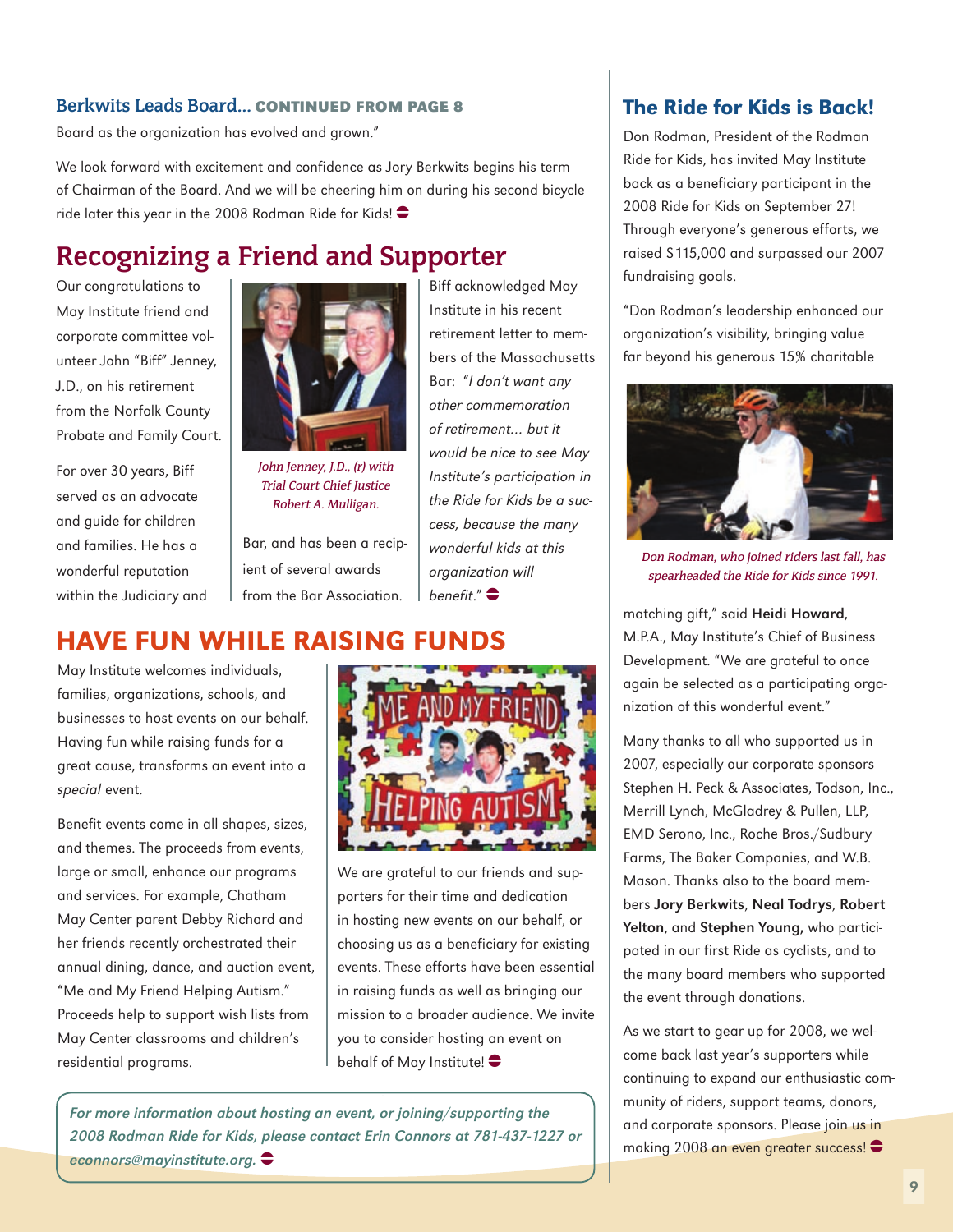#### ABA Fellow… **Continued from page 1**

agement principles. That this was no accident is shown by the book, Effective Management in Human Services, written by Dr. Christian in 1983. That book—efficient, practical and thoroughly behavioral—is arguably the best organizational behavior book in existence."

According to Maria E. Malott, Ph.D., Executive Director of ABAI, Dr. Christian's appointment was based on his sustained and excellent contributions to the field

Your work in and commitment to the field provided clear evidence of your fulfillment of the requirements of an ABA Fellow.

> Maria E. Malott, Ph.D. Executive Director of ABAI

of behavior analysis. "Your work in and commitment to the field provided clear evidence of your fulfillment of the requirements of an ABA Fellow," she wrote in notifying Dr. Christian of his appointment.

"I am very grateful to receive this honor and pleased that it came in the same year that May Institute received the Award for Enduring Programmatic Contributions in Behavior Analysis, one of the nation's most prestigious awards for behavior analysis," said Dr. Christian.

[ABA is a methodology, or framework, that applies scientific interventions to address behavioral needs. It is universally recognized as critical for teaching children with a diagnosis of autism spectrum disorder or other developmental disabilities.] $\bigoplus$ 

#### In Memory of Todd R. Risley, Ph.D.



Todd R. Risley, Ph.D., a founding father of applied behavior analysis (ABA) and dear friend to May Institute, died on November 2, 2007, at his home at the foot of Risley Mountain in his beloved Alaska.

Dr. Risley completed his doctorate at the University of Washington in 1966. He was a principal faculty member in the Department of Human Development and Family Life at the University of Kansas during the early years of the field of ABA, and in recent years served as Professor Emeritus at the University of Alaska in Anchorage.

Known internationally for his research and writings, Dr. Risley was the author of three publications that are listed among those most frequently cited by other scientists. One of these publications was nominated for a Pulitzer Prize. He wrote a seminal article in 1968 with colleagues Drs. Donald Baer and Montrose Wolf which provided a template for the development of the entire field of ABA. Another of his notable works, co-

authored with Betty Hart, discusses how children acquire language; it continues to be frequently referenced and to generate much discussion. His formulation of time-out procedures has influenced the culture of our country and our approach to parental discipline.

Todd Risley was a long-time friend and advisor to May Institute. Over the past 30 years, his guidance and support have been major factors in the development of the Institute's programs and services and its rise to national prominence in the field. A member of the Professional Advisory Board of May Institute since 1978, Dr. Risley was instrumental in the actualization of our mission.

May Institute President and CEO Walter P. Christian, Ph.D., ABPP, recalls Dr. Risley's visits to Cape Cod in the early 1970s, when the Institute was comprised of only the Chatham school. "Todd came to Chatham many times in the early days of my tenure. He has had a profound influence on so many people associated with May Institute over the years."

In addition to his decades-long affiliation with May Institute, Dr. Risley served on the Professional Advisory Board of the National Autism Center in the two years prior to his death.

"Todd always saw the 'big picture,'" said Dennis C. Russo, Ph.D., ABPP, Chief Clinical Officer of May Institute. "His guidance and leadership in our field, his mentorship of colleagues and collaborators, and his support of those of us at the Institute who knew him well will be areatly missed."  $\bullet$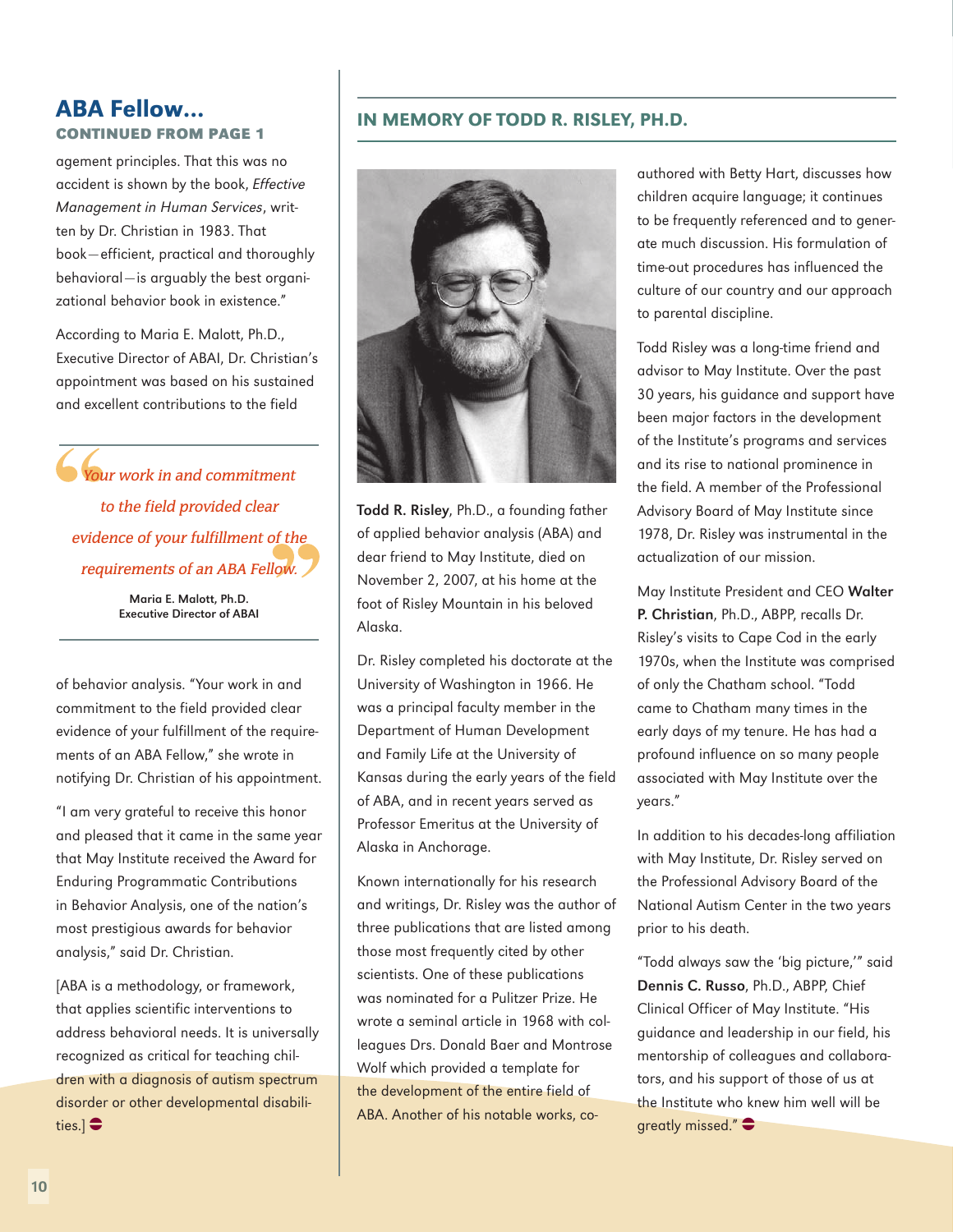# **National Autism Center**

## Reaching Out Through E-cards

The National Autism Center (NAC) welcomed in the new year with its most recent e-card, which was sent to more than 10,000 "friends" of NAC.

Those who received the e-card were treated to some beautiful photographs of students at various May Center schools, with student art that was creatively and playfully integrated with music and the black and white photos.

The e-card is the fourth in an ongoing series sent to a wide variety of constituents including families, educators, groups and organizations, medical and service providers, legislators, and others interested in staying in touch with NAC. As always, the message is that NAC is available to provide information and guidance about effective, evidencebased treatments for autism.

We were pleased to receive lots of positive feedback, including notes and calls from families of students served at our May Center schools.



Keep an eye out for the next e-card!

If you would like to be added to our email list for the National Autism Center, please drop us a note at  $info@$ nationalautismcenter.org. $\bigodot$ 

#### National Autism Center Receives Generous Grants to Support Programs

The National Autism Center recently received \$20,000 in grants to support various programs.

The grants—\$10,000 from the Doug Flutie Jr., Foundation for Autism, and \$10,000 from the Irene E. and George A. Davis Foundation—will help in expanding the reach of the Center, and in providing lowincome and underserved families with continued access to services through new and existing programs.

"Families who believe their child has an autism spectrum disorder (ASD) are faced with significant obstacles in obtaining the diagnosis they need in order to begin receiving services," said Susan Wilczynski, Ph.D., BCBA, Executive Director of the National Autism Center. "This new funding will play a critical role in helping families overcome these obstacles by enabling them to obtain the diagnosis and services their children need." $\bullet$ 

## NAC Continues Reduced Fee Autism Screenings

The National Autism Center's (NAC) Assessment Clinic is continuing its highly successful reduced fee autism screening program for children between the ages of 18 months and 5 years suspected of having an autism spectrum disorder (ASD).

The screenings are conducted by Laura Fisher, Psy.D., Director of the ASD

Diagnostic Clinic and a child psychologist specializing in autism diagnosis. Screenings are held the first Friday of each month. The cost is only \$25.

"As the number of children with autism continues to rise, it is absolutely critical that we find more ways of reaching families," said Dr. Fisher. "These children deserve both a speedy and comprehensive diagnosis as well as access to crucial early intervention services."

For more information about the ASD screenings or other NAC programs and services, call 877-313-3833 or visit www.nationalautismcenter.org.  $\bullet$